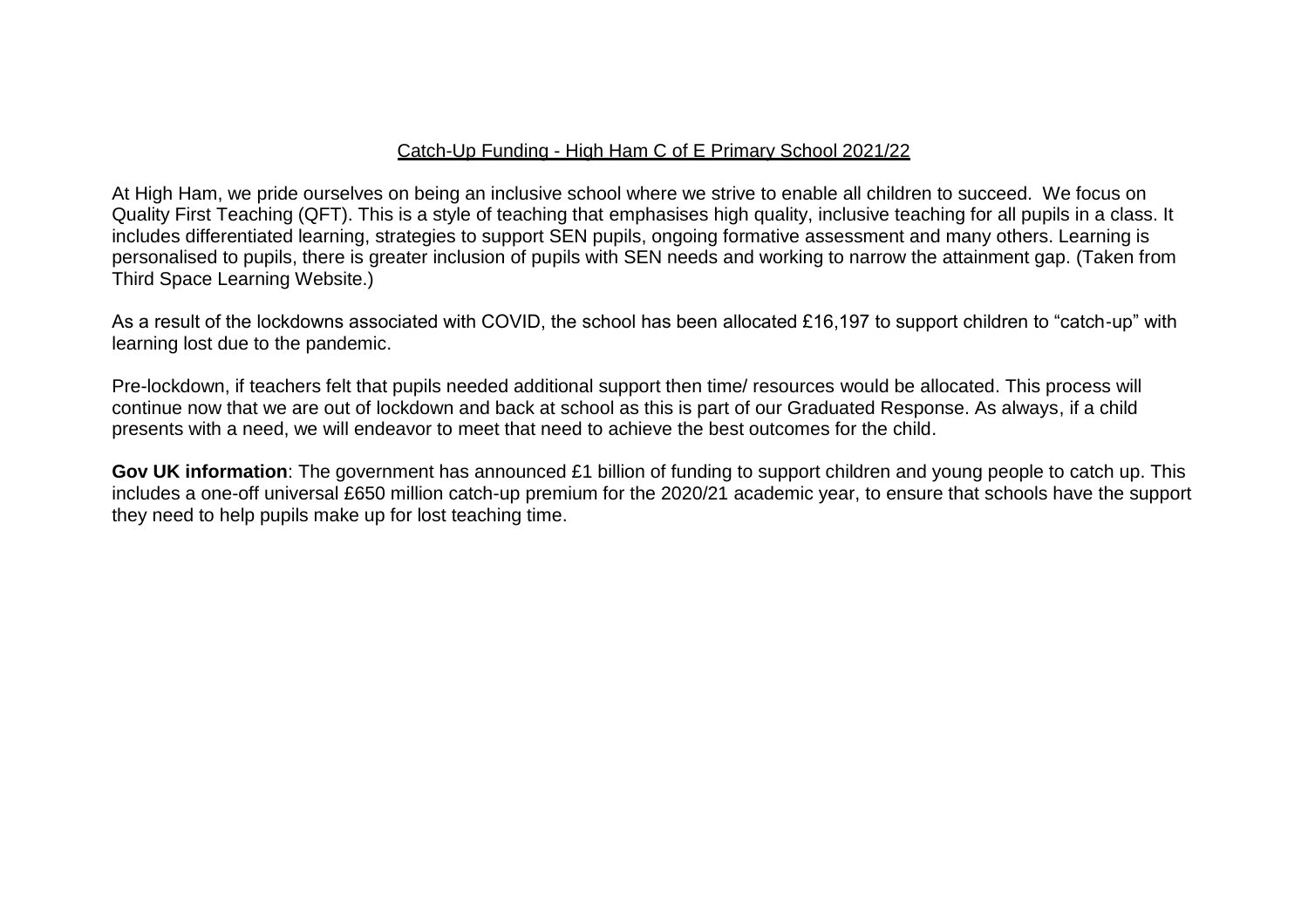## **Amount of Funding**: £16,197

## **Distribution of Costs**:

| <b>Intended outcome</b>                                                                                                                  | <b>Success Criteria</b>                                                                                                                                                                                                                  | <b>Activity</b>                                                                                                                                                                            | <b>Evidence that supports this</b><br>approach                                                                                                                                                       |
|------------------------------------------------------------------------------------------------------------------------------------------|------------------------------------------------------------------------------------------------------------------------------------------------------------------------------------------------------------------------------------------|--------------------------------------------------------------------------------------------------------------------------------------------------------------------------------------------|------------------------------------------------------------------------------------------------------------------------------------------------------------------------------------------------------|
| Children will be able to self-<br>regulate their emotions.                                                                               | Children will be happy to come<br>to school and engaged in their<br>everyday learning. Reduced<br>need for mental health input in<br>the future.                                                                                         | Introduce Zones of<br>Regulation. This is a process<br>that encourages pupils to<br>reflect on their feelings and<br>also create a toolkit to help<br>themselves have happier<br>emotions. | Happy children can and will<br>access their learning.                                                                                                                                                |
| Children have high self-<br>esteem, feel valued and are<br>engaged in and enjoying their<br>learning.                                    | Children will be engaged in<br>learning activities. Children will<br>make good progress. Children<br>will have good relationships<br>with others.                                                                                        | Extra TA support – mentoring<br>and catch-up role.                                                                                                                                         | If basic needs are met.<br>children are happy and will<br>access their learning.                                                                                                                     |
| Children keep up-to date with<br>learning.<br>Support and space given for<br>"home learning" tasks.<br>Gap reduced for some<br>children. | Children will attend homework<br>club for further academic<br>support, ensuring those<br>children who are not getting<br>the support at home are<br>supported. Also a chance to<br>form relationships with others<br>in a small setting. | Homework club<br>Targeted intervention for some<br>children.<br>Online programmes e.g.<br><b>Nessy</b>                                                                                     | Children keep up-to-date with<br>their homework. Adult is<br>available to support them at<br>Homework Club.<br>Children develop quicker<br>recall and become more<br>confident in their skills. This |